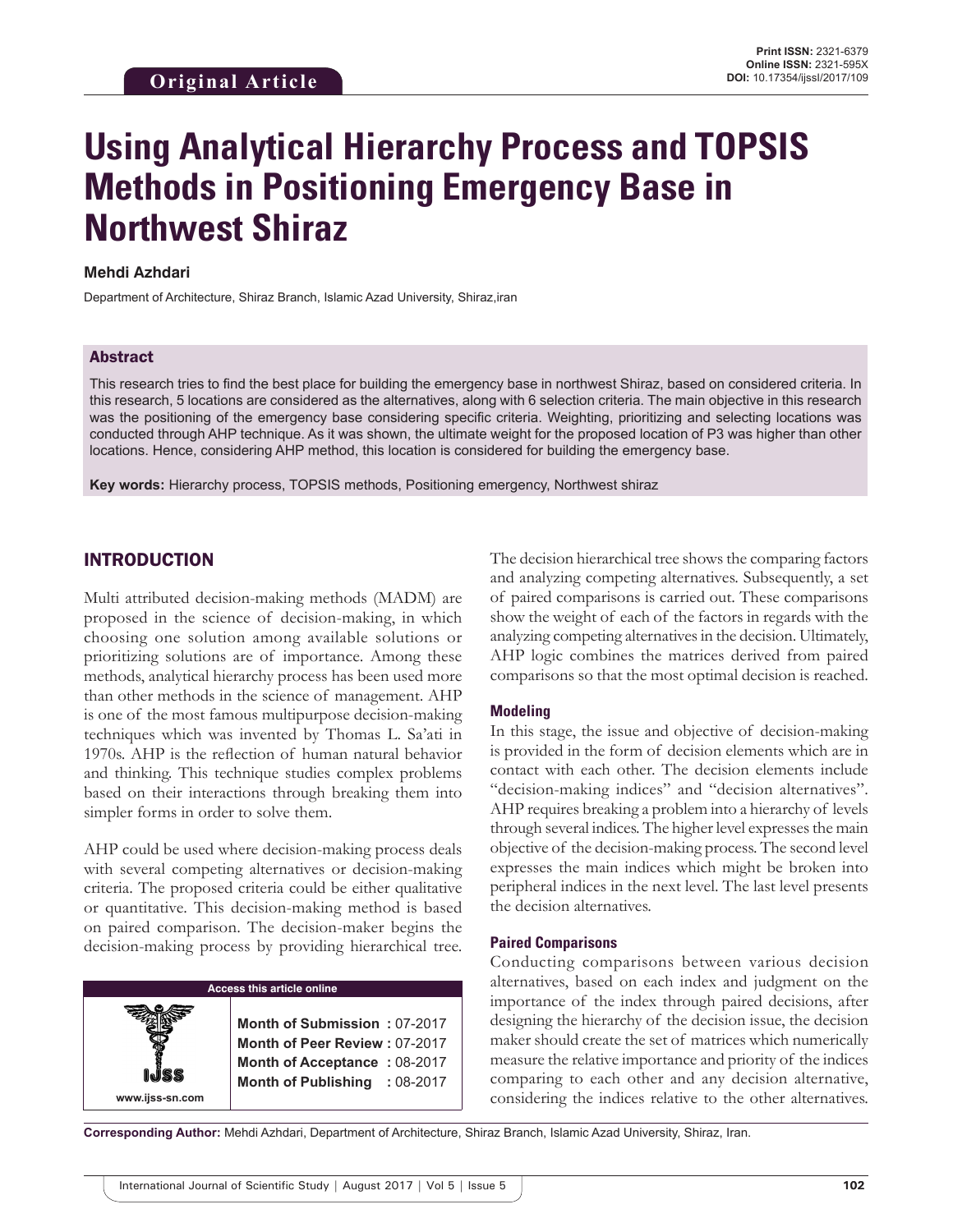|                        | Table 1: Indices' valuation relative to each other |                                                                                                                              |
|------------------------|----------------------------------------------------|------------------------------------------------------------------------------------------------------------------------------|
| <b>Preferred value</b> | i to j comparison score                            | <b>Description</b>                                                                                                           |
|                        | Equal importance                                   | Alternative or index i has the same importance as j, or they are equal                                                       |
| 3                      | Moderate importance of one factor over another     | Alternative or index i is slightly more important than j                                                                     |
| 5                      | Strong or Essential importance                     | Alternative or index i is more important than i                                                                              |
|                        | Very Strong importance                             | Alternative or index i is strongly more important than j                                                                     |
| 9                      | Extreme importance                                 | Alternative or index i is extremely more important than j                                                                    |
| 2, 4, 6, 8             | Intermediate values                                | The intermediate values between the preferred values. For instance,<br>8 shows the importance higher than 7 and lower than 9 |

|    |        |          | Table 2: Random index |                              |  |           |  |
|----|--------|----------|-----------------------|------------------------------|--|-----------|--|
|    |        | N 1 2    |                       |                              |  |           |  |
| RI | $\cap$ | $\Omega$ |                       | 0/58 0/9 1/12 1/24 1/32 1/41 |  | 1/45 1/51 |  |

| <b>Table 3: Project selection criteria</b> |                                 |
|--------------------------------------------|---------------------------------|
| <b>Row</b>                                 | <b>Criteria</b>                 |
|                                            | Duration                        |
| 2                                          | <b>Covered Population</b>       |
| 3                                          | <b>Transpiration Facilities</b> |
| $\overline{4}$                             | Geographic Location             |
| 5                                          | <b>Expenses</b>                 |
| 6                                          | <b>Facilities</b>               |

#### **Table 4: Paired comparison matrix of duration criterion**

| <b>Duration</b> | P1       | P <sub>2</sub> | P <sub>3</sub> | P4       | P <sub>5</sub> |
|-----------------|----------|----------------|----------------|----------|----------------|
| P <sub>1</sub>  |          | 0.333          | 0.5            |          | 0.167          |
| P <sub>2</sub>  | 3.003003 |                |                | 0.5      |                |
| P <sub>3</sub>  |          | 0.5            |                | 0.333    | 3              |
| P <sub>4</sub>  |          | 2              | 3.003003       |          |                |
| P <sub>5</sub>  | 5.988024 | 0.25           | 0.333333       | 0.142857 |                |

**Table 5: Paired comparison matrix of duration criterion (Normalized)**

| Weight      | P5    | P4    | P <sub>3</sub> | P <sub>2</sub> | P1   | <b>Duration</b> |
|-------------|-------|-------|----------------|----------------|------|-----------------|
| 0.083722941 | 0.118 | 0.078 | 0.073          | 0.082          | 0.08 | P1              |
| 0.281800323 | 0 235 | 0.293 | 0.293          | 0.245          | 0.24 | P <sub>2</sub>  |
| 0.171368672 | 0 176 | 0.146 | 0.146          | 0.122          | 0 16 | P <sub>3</sub>  |
| 0.362038782 | 0412  | 0439  | 0439           | 0489           | 0.48 | P <sub>4</sub>  |
| 0.101069283 | 0.059 | 0.049 | 0.049          | 0.016          | 0 04 | P <sub>5</sub>  |

This could be carried out by paired comparison of two decision elements (paired comparison) and through dedicating numerical scores which show the priority or importance between two elements. To achieve this, the i<sup>th</sup> alternatives or indices are compared with the j<sup>th</sup> alternatives or indices, and the process of the indices'valuation relative to each other are presented in the table below.

#### **Calculation of Relative Weights**

Determining the weight of decision elements in relation with each other through a set of numerical calculations. The next step in the AHP is conducting the required calculation for determining the priorities of each decision element, using the data from paired comparison matrices. The brief of the mathematical operation in this stage is as the following. The total of each column from the paired comparison matrix is calculated. Subsequently, any element of the column is divided by the total of the column. The new matrix which is derived is called the normalized comparison matrix. The mean of each row from the normalized comparison matrix is calculated. This mean provides the relative weight of decision elements with the matrix rows.

## **Merging the Relative Weights**

In order to rank the decision alternatives, the relative weight of each element is multiplied by the weight of the higher elements in order to reach the ultimate weight. The ultimate weight for each alternative is reached through conducting this stage.

#### **Consistency in Judgements**

Almost all the calculations related to AHP are based on the initial judgement of the decision maker which is presented in the paired comparison matrix and any error or inconsistency in the comparison and determination of the importance of alternatives and indices leads complications in the calculations. The inconsistency ratio (IR), which is presented later, is a tool that determines the consistencyand shows to what extent the derived priorities could be trusted. For instance, if alternative A is more important than alternative B (preferred value of 5) and B is moderately more important (preferred value of 3), then it is expected that A is assessed strongly more important than C (preferred value of 7 or higher), or if the preferred value of A comparing to B is 2 and the preferred value of B comparing to C is 3, then value of A comparing to C provide the preferred value of 4. Comparing to alternatives might seem easy, but when the number of comparisons is increased, confidence in the consistencyof the comparisons is not easy and the confidence should be reached through applying the consistency ratio. Experience has shown that if IR is lower than 0.10, the consistency is acceptable, otherwise, the comparisons should be redone. The stages below are used to calculate the IR: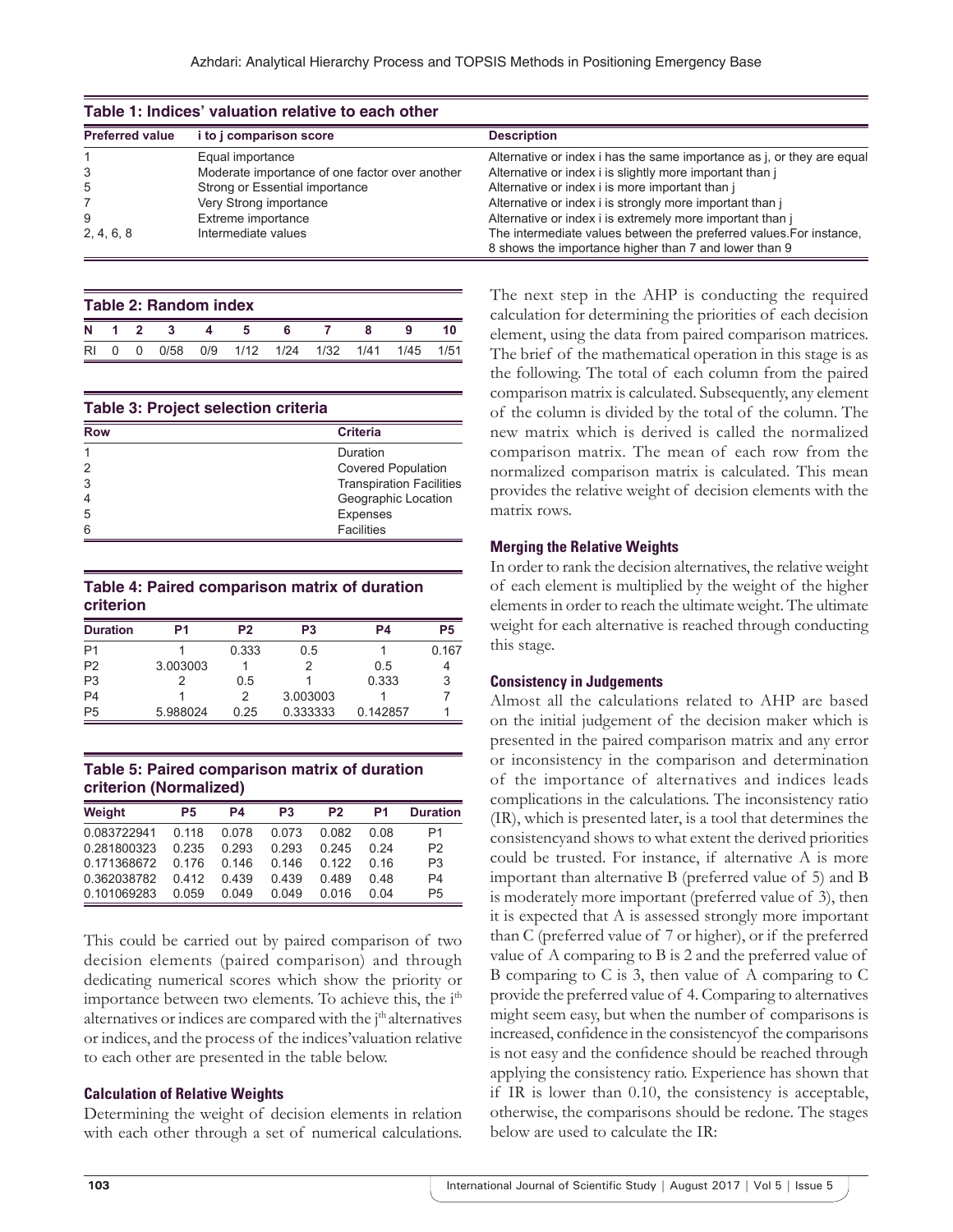| Table 6: Paired comparison matrix of covered population criterion |          |                |          |           |    |             |  |  |
|-------------------------------------------------------------------|----------|----------------|----------|-----------|----|-------------|--|--|
| <b>Covered population</b>                                         | D4       | P <sub>2</sub> | P3       | <b>P4</b> | P5 | Weight      |  |  |
| P <sub>1</sub>                                                    |          |                |          |           |    | 0.43954261  |  |  |
| P <sub>2</sub>                                                    | 0.166667 |                | 0.25     | 0.5       |    | 0.083540463 |  |  |
| P <sub>3</sub>                                                    | 0.333333 |                |          | 0.333     |    | 0.170604888 |  |  |
| P <sub>4</sub>                                                    | 0.5      |                | 3.003003 |           |    | 0.267455563 |  |  |
| P <sub>5</sub>                                                    | 0.142857 | 0.333333       | 02       | 0.142857  |    | 0.038856476 |  |  |

### **Table 7: Paired comparison matrix of transportation facilities criterion**

| <b>Transpiration P1</b><br>facilities |    | P <sub>2</sub>                 | P <sub>3</sub> | P4 | P5 | Weight        |
|---------------------------------------|----|--------------------------------|----------------|----|----|---------------|
| P <sub>1</sub>                        |    | 05                             | 0.25           | 2  |    | 5 0.145338388 |
| P <sub>2</sub>                        | 2  |                                | 0.3333         | 5  |    | 0.260966647   |
| P <sub>3</sub>                        | 4  | 3.0003                         |                | 4  | 9  | 0.467846916   |
| P <sub>4</sub>                        | 05 | 02                             | 0.25           | 1  | 6  | 0.095107899   |
| P <sub>5</sub>                        |    | 0.2 0.142857 0.111111 0.166667 |                |    |    | 0.030740149   |

## **Table 8: Paired comparison matrix of geographical location criterion**

| Geographical<br><b>location</b> | P1       | P <sub>2</sub> | P <sub>3</sub> | P4   | P <sub>5</sub> | Weight      |
|---------------------------------|----------|----------------|----------------|------|----------------|-------------|
| P <sub>1</sub>                  |          |                | 0.3333         | 2    | 8              | 0.290369695 |
| P <sub>2</sub>                  | 0.142857 |                | 0.2            | 0.25 | 4              | 0.069139624 |
| P <sub>3</sub>                  | 3.0003   | 5              |                |      | 6              | 0.456888059 |
| P <sub>4</sub>                  | 0.5      | 4              | 0.25           |      | 2              | 0.14077989  |
| P <sub>5</sub>                  | 0.125    | 0.25           | 0.166667       | 0.5  | 1              | 0.042822733 |

## **Table 9: Paired comparison matrix of expenses criterion**

| <b>Expenses</b> | P1       | P <sub>2</sub> | P <sub>3</sub> |               | <b>P4 P5</b>  | Weight      |
|-----------------|----------|----------------|----------------|---------------|---------------|-------------|
| P <sub>1</sub>  |          | 0.167          | 0.125          |               | 3             | 0.078053757 |
| P <sub>2</sub>  | 5.988024 |                | 0.25           | 5             |               | 0.2610337   |
| P <sub>3</sub>  | 8        | 4              |                | Я             | g             | 0.569593812 |
| P <sub>4</sub>  | 0.5      | 02             | 0.111111       |               | $\mathcal{P}$ | 0.055232635 |
| P <sub>5</sub>  | 0.333333 | 0.142857       | 0.111111       | $0.5^{\circ}$ | 1.            | 0.036086096 |

## **Table 10: Paired comparison matrix of facilities criterion**

| <b>Facilities</b> | P <sub>1</sub> | P <sub>2</sub> | P <sub>3</sub> | P4  | P5 | Weight      |
|-------------------|----------------|----------------|----------------|-----|----|-------------|
| P <sub>1</sub>    |                | 0.2            | 0.333          | 3   | 3  | 0.145482271 |
| P <sub>2</sub>    | 5              |                | 02             | 6   | 6  | 0.330010095 |
| P <sub>3</sub>    | 3.003003       | 5              |                |     |    | 0.36558122  |
| P <sub>4</sub>    | 0.333333       | 0.166667       | 0.5            |     |    | 0.090409116 |
| P <sub>5</sub>    | 0.333333       | 0.166667       | 0.5            | 0.5 |    | 0.068517298 |

- Stage 1. Calculating Weighted Sum Vector: Paired comparison matrix is multiplied in the column vector of relative weight. The new vector is called weighted sum vector (WSV).
- Stage 2. Calculating Consistency Index: The elements of WSV is divided on the relative priority vector. The new vector is called consistency index (CI).
- Stage 3. Calculating λmax: The mean of the elements of CI leads to λmax.
- Stage 4. Calculating Consistency Index: Consistency index is defined as the following:
	- n is the number of alternatives in the problem.
- Stage 5. Calculating Consistency Ratio: Consistency ratio is derived from dividing consistency index on the random index (RI).

Consistency ratio of 0.1 or lower presents consistency in the comparisons. The RI is derived from the following table:

# **METHODOLOGY**

This research tries to find the best place for building the emergency base in northwest Shiraz, based on considered criteria. In this research, 5 locations are considered as the alternatives, along with 6 selection criteria.

## **Project Selection Criteria**

The selection criteria for the location of the emergency base are provided in Table 3:

## **Problem Hierarchy**

|                   |                |                     | Selecting Proper Location for Building Emergency Base in North west Shiraz |                    |                |
|-------------------|----------------|---------------------|----------------------------------------------------------------------------|--------------------|----------------|
| <b>Facilities</b> | Expenses       | Geographic Location | <b>Transpiration Facilities</b>                                            | Covered Population | Duration       |
| P1                | <b>P1</b>      | P1                  | P <sub>1</sub>                                                             | P1                 | <b>P1</b>      |
| P <sub>2</sub>    | P <sub>2</sub> | P <sub>2</sub>      | P <sub>2</sub>                                                             | P <sub>2</sub>     | P <sub>2</sub> |
| P3                | P3             | P3                  | P <sub>3</sub>                                                             | P <sub>3</sub>     | P <sub>3</sub> |
| P4                | P <sub>4</sub> | P <sub>4</sub>      | P <sub>4</sub>                                                             | <b>P4</b>          | <b>P4</b>      |
| P5                | P5             | P5                  | P <sub>5</sub>                                                             | P <sub>5</sub>     | P <sub>5</sub> |

## **Prioritizing and Weighting the Factors**

The AHP stages in order to prioritize and weight these factors are as the following:

- 1. Creating a combined matrix of paired comparisons
- 2. Calculating the priority vector for all criteria
- 3. Calculating consistency ratio (CR)
- 4. Calculating λmax
- 5. Calculating consistency index (CI)
- 6. Selecting proper value considering the random index (RI)
- 7. Studying the consistency of paired comparison matrix to test the consistency or inconsistency of the decision maker's judgments